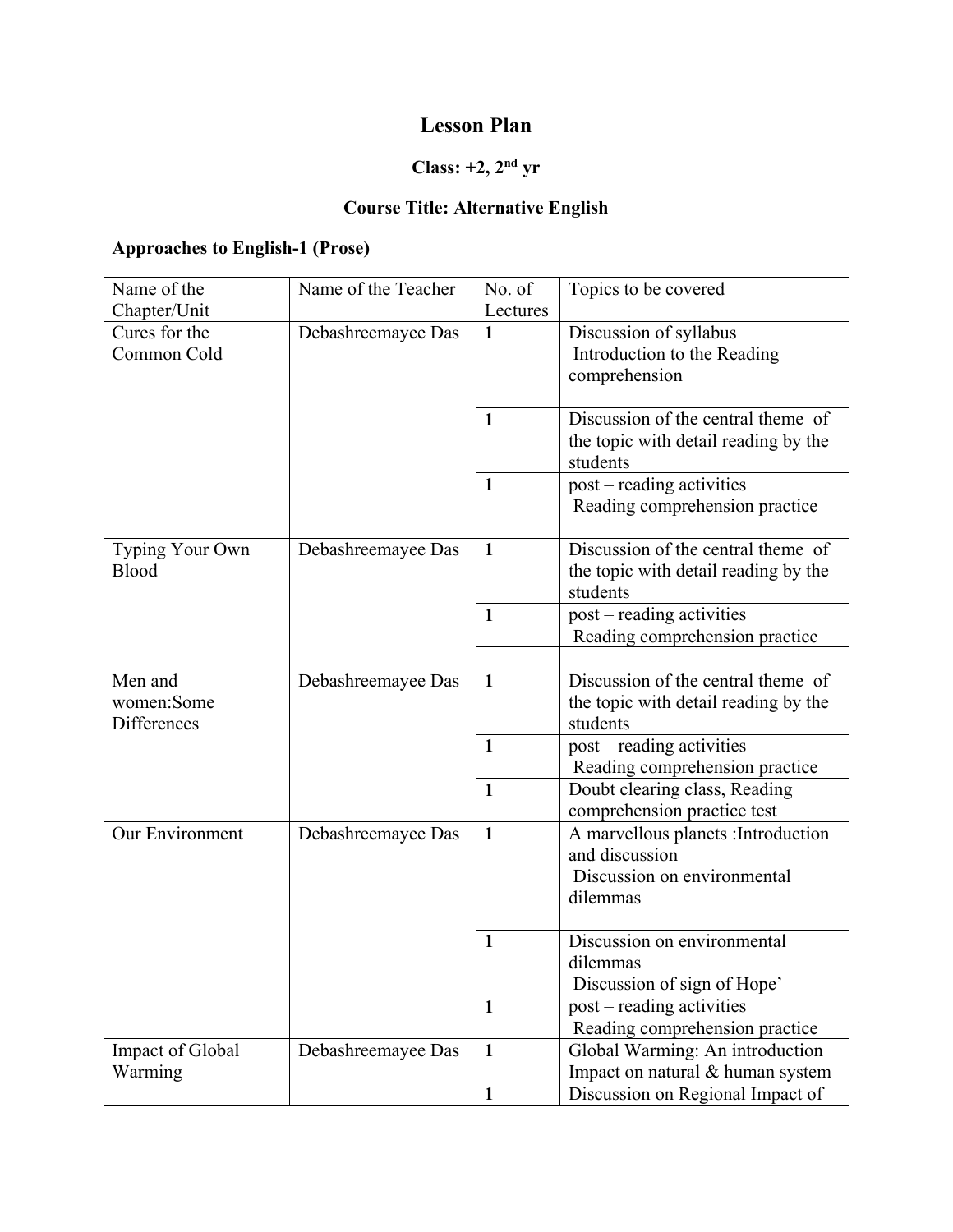|                       |                    |                   | global warming                                |
|-----------------------|--------------------|-------------------|-----------------------------------------------|
|                       |                    | $\mathbf{1}$      | post – reading activities                     |
|                       |                    |                   | Reading comprehension practice                |
| Human Environment     | Debashreemayee Das | $\mathbf{1}$      | Introduction to the speaker and her           |
|                       |                    |                   | speech                                        |
|                       |                    |                   | Discussion of the text                        |
|                       |                    | $\mathbf{1}$      | Detail reading of the text                    |
|                       |                    |                   | Interpretation of the text                    |
|                       |                    | $\mathbf{1}$      | Detail reading of the text                    |
|                       |                    |                   | Interpretation of the text                    |
|                       |                    | $\mathbf{1}$      | post – reading activities                     |
|                       |                    |                   | Reading comprehension practice                |
|                       |                    |                   | Revision                                      |
| How to Write a        |                    | 1<br>$\mathbf{1}$ |                                               |
|                       | Anjali Tripathy    |                   | Introduction to the syllabus and              |
| <b>Winning Resume</b> |                    |                   | Question pattern; Distribution of<br>Handouts |
|                       |                    |                   |                                               |
|                       |                    | $\overline{2}$    | Briefing about Resume and                     |
|                       |                    |                   | showing a sample, Reading the text,           |
|                       |                    |                   | Vocabulary activities                         |
|                       |                    | $\overline{3}$    | Discussion of the text, Discussion            |
|                       |                    |                   | of questions-answers, Homework-               |
|                       |                    |                   | Writing questions-answers                     |
| Some Samples of       | Anjali Tripathy    | $\mathbf{1}$      | Reading and discussion of Text-1,             |
| Advertisement         |                    |                   | Discussion of questions-answers               |
|                       |                    | $\overline{2}$    | Reading of text-2, testing reading            |
|                       |                    |                   | comprehension, Discussion of the              |
|                       |                    |                   | text, Homework- Writing                       |
|                       |                    |                   | questions-answers                             |
|                       |                    | $\overline{3}$    | Checking question-answers,                    |
|                       |                    |                   | discussing common errors and                  |
|                       |                    |                   | doubt clearing                                |
| On the Education of a | Anjali Tripathy    | 1                 | Reading passages from the text by             |
| Man of Business       |                    |                   | the teacher, Listening practice-              |
|                       |                    |                   | Summarising the read out contents             |
|                       |                    |                   | by students                                   |
|                       |                    | $\overline{2}$    | Discussion of the text, Solving the           |
|                       |                    |                   | questions                                     |
| The Year 2050:        | Anjali Tripathy    | $\mathbf{1}$      | Pre-reading activities, familiarizing         |
| Reflections of a      |                    |                   | with the author, Brain storming and           |
| Futurist              |                    |                   | Speaking practice, Reading the text           |
|                       |                    |                   | and discussion-1                              |
|                       |                    | $\overline{2}$    | Reading the text and discussion-2,            |
|                       |                    |                   | Discussion of questions-answers               |
| Powershift            | Anjali Tripathy    | $\mathbf{1}$      | Introduction to the context,                  |
|                       |                    |                   | Reading-1, Vocabulary activities              |
|                       |                    | $\overline{2}$    | Reading-2, Discussion of the text             |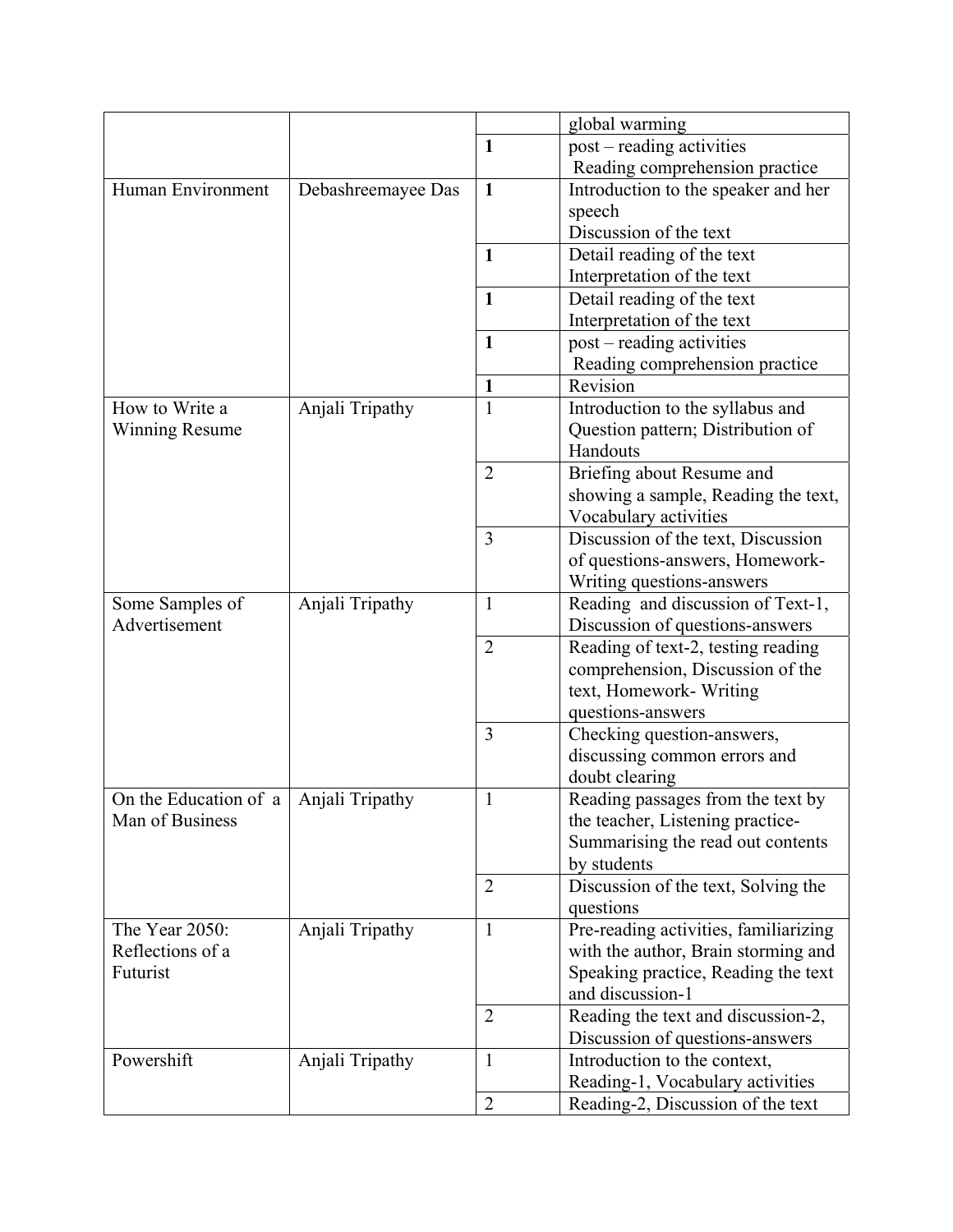|                          |                 | 3 | Solving the questions, Class work-<br>writing practice of questions-<br>answers                                                 |
|--------------------------|-----------------|---|---------------------------------------------------------------------------------------------------------------------------------|
| The Mushroom of<br>Death | Anjali Tripathy |   | Reading the text, Discussion of the<br>text                                                                                     |
|                          |                 | 2 | Compare and contrast it with "The<br>Year 2050: Reflections of a<br>Futurist," Discussion of questions-<br>answers              |
|                          |                 | 3 | Revision, discussing a model<br>question according to council<br>pattern, teaching how to present<br>answers in the examination |

## **Approaches to English- 2 (Poetry)**

| Name of the           | Name of the Teacher | No. of       | Topics to be covered                  |
|-----------------------|---------------------|--------------|---------------------------------------|
| Chapter/Unit          |                     | Lectures     |                                       |
| Indian Children Speak | Madhulika Panda     | 1            | Understanding of the commonly         |
|                       |                     |              | used figures of speech,               |
|                       |                     |              | Introduction to the poem and          |
|                       |                     |              | Discussion of the text (stanzas 1-2)  |
|                       |                     | $\mathbf{1}$ | Discussion of the text(stanzas 3-6)   |
|                       |                     |              | and questions from the extract        |
| The Goat Paths        | Madhulika Panda     | $\mathbf{1}$ | Discussion of the text (stanzas 1-5)  |
|                       |                     |              | and possible questions from the       |
|                       |                     |              | extract                               |
|                       |                     | $\mathbf{1}$ | Discussion of the text (stanzas 6-9)  |
|                       |                     |              | and possible questions from the       |
|                       |                     |              | extract                               |
| Of a Questionable     | Madhulika Panda     | 1            | Introduction to the poet and his      |
| Conviction            |                     |              | works, Discussion of the text         |
|                       |                     |              | $(\text{stanzas } 1-2)$               |
|                       |                     | $\mathbf{1}$ | Discussion of the text (stanzas 3-4)) |
|                       |                     |              | and possible questions from the       |
|                       |                     |              | poem                                  |
| Mirror                | P.Muralidhar Sharma | $\mathbf{1}$ | Understanding a Poem, Life and        |
|                       |                     |              | Works of Sylvia Plath                 |
|                       |                     | $\mathbf{1}$ | Close Reading and Textual             |
|                       |                     |              | Analysis of "Mirror"                  |
|                       |                     | 1            | Students' responses and discussion    |
|                       |                     | 1            | Solving questions and summing up      |
| Toads                 | P.Muralidhar Sharma | $\mathbf{1}$ | Philip Larkin and his Poems: The      |
|                       |                     |              | Background                            |
|                       |                     |              | <b>Close Reading and Textual</b>      |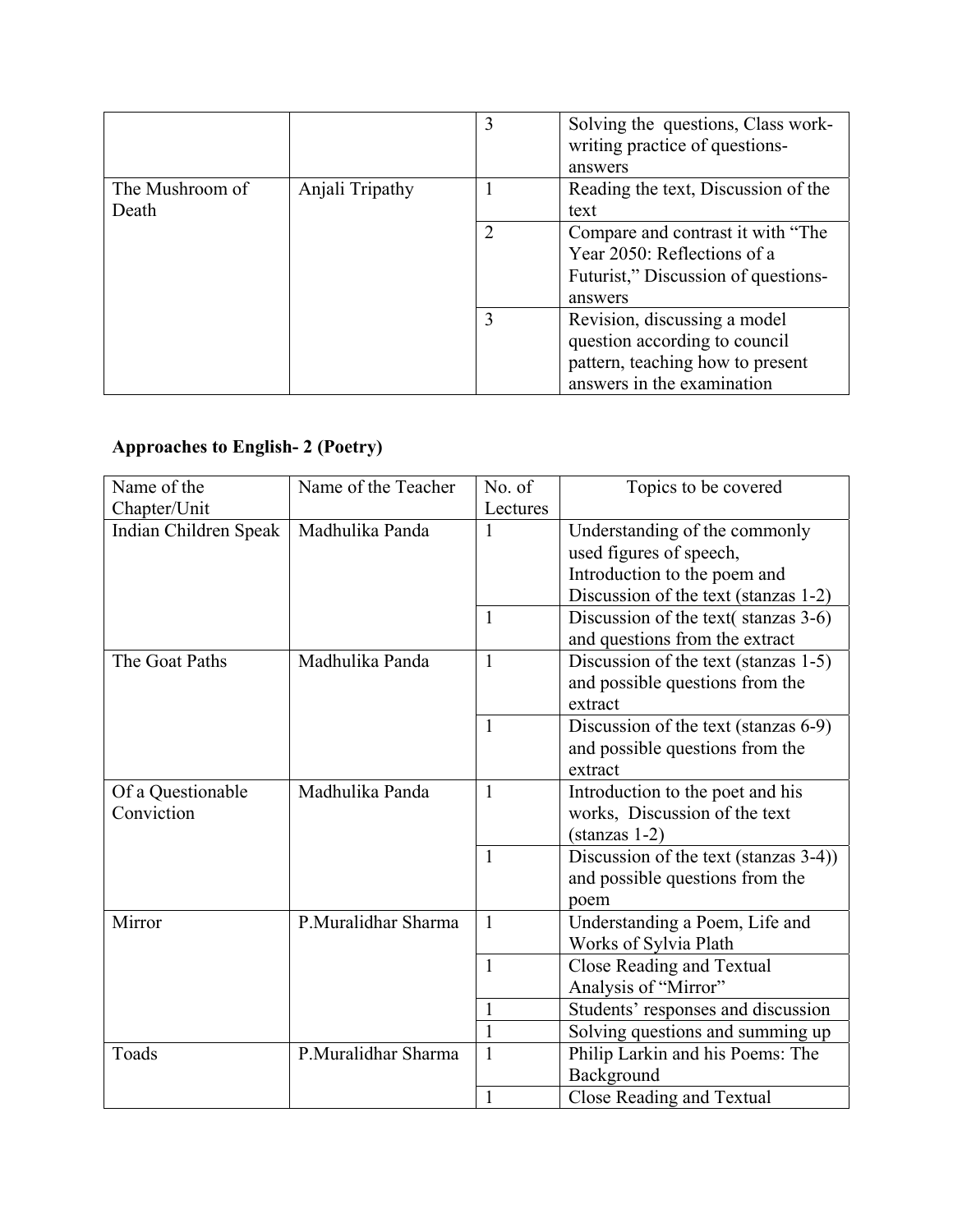|  | Analysis of "Toads"                |
|--|------------------------------------|
|  | Students' responses and discussion |
|  | Solving questions and summing up   |

## **Approaches to English- 2 (Non-detailed Study)**

| Name of the       | Name of the Teacher | No. of         | Topics to be covered                  |
|-------------------|---------------------|----------------|---------------------------------------|
| Chapter/Unit      |                     | Lectures       |                                       |
| The Happy Man     | P.Muralidhar Sharma | $\mathbf{1}$   | The Short-Story as a Literary         |
|                   |                     |                | Genre, Life and Works of W.S.         |
|                   |                     |                | Maugham                               |
|                   |                     |                | Detailed Discussion and Analysis      |
|                   |                     |                | of "The Happy Man"                    |
|                   |                     |                | Students' responses and discussion    |
|                   |                     |                | Solving questions and summing up      |
| The Tree          | P.Muralidhar Sharma | $\mathbf{1}$   | Introduction to the Short Fiction of  |
|                   |                     |                | Manoj Das, Major Themes in his        |
|                   |                     |                | Works                                 |
|                   |                     | $\overline{2}$ | Detailed Discussion and Analysis      |
|                   |                     |                | of "The Tree"                         |
|                   |                     | 3              | Major Themes in the Story,            |
|                   |                     |                | <b>Students' Responses</b>            |
|                   |                     | $\overline{4}$ | Solving questions and summing up      |
| The Watchman      | Madhulika Panda     | 1              | Introduction to the writer and his    |
|                   |                     |                | style of writing. Introduction to the |
|                   |                     |                | story                                 |
|                   |                     | 1              | Discussion of the story and related   |
|                   |                     |                | questions                             |
| The Hour of Truth | Madhulika Panda     | 1              | Discussion of the text (Section 1-2)  |
|                   |                     | 1              | Discussion of the text (Section 3)    |
|                   |                     |                | and questions from the text           |

## **Writing Skills**

| Name of the      | Name of the Teacher | No. of   | Topics to be covered                |
|------------------|---------------------|----------|-------------------------------------|
| Chapter/Unit     |                     | Lectures |                                     |
| Dialogue writing | Anjali Tripathy     |          | Face-to-face conversation, format   |
|                  |                     |          | and principles, writing practice    |
|                  |                     | 2        | Telephonic conversation, format     |
|                  |                     |          | and principles, writing practice    |
| Brochure and     | Madhulika Panda     |          | Introduction to Brochure and        |
| Pamphlet         |                     |          | Pamphlet writing                    |
|                  |                     | 2        | Discussion of the types of brochure |
|                  |                     |          | and pamphlet                        |